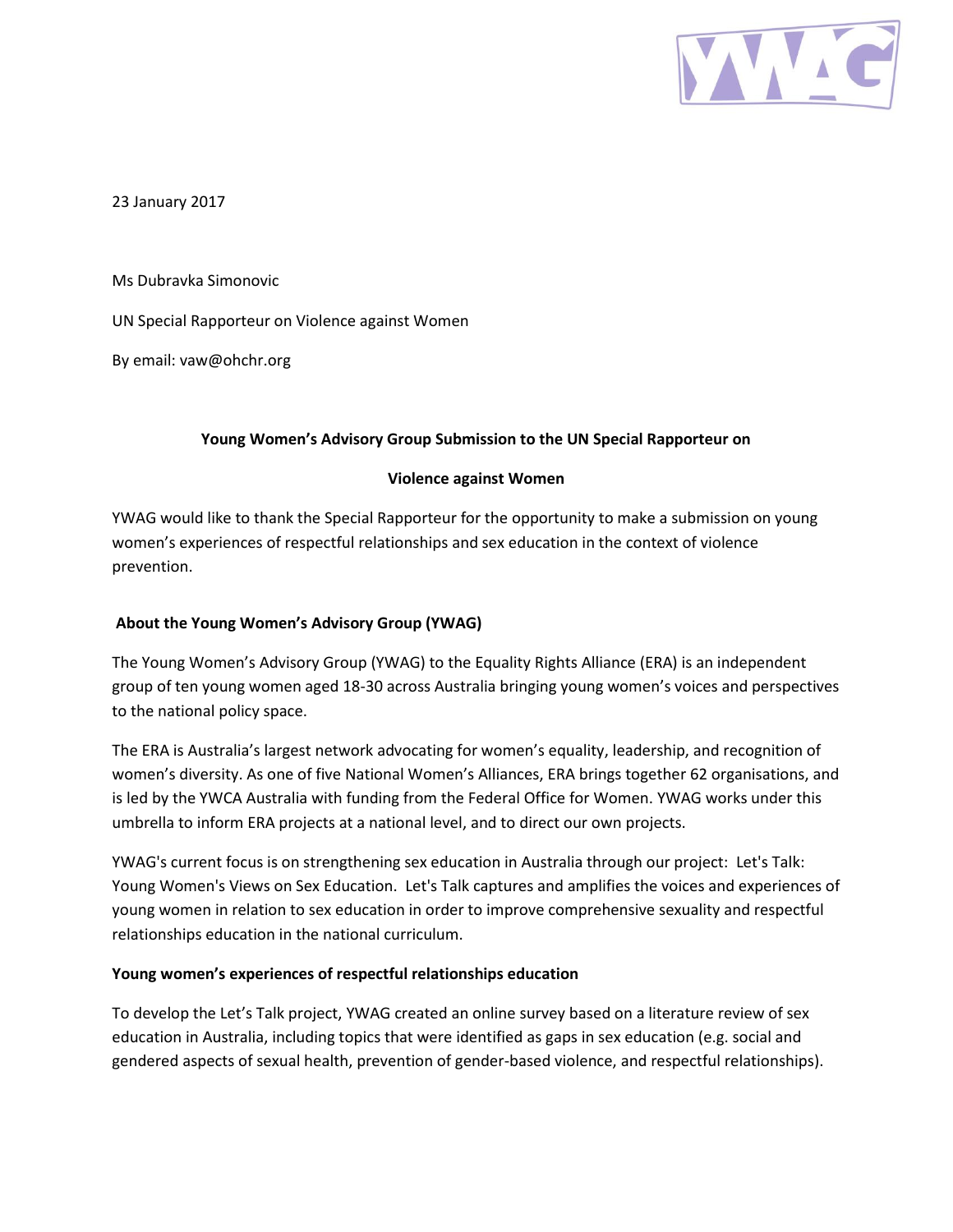

We consulted with a range of experts in sexuality and relationships education and violence prevention to make sure the survey was appropriate and robust. Experts included sexual and reproductive health professionals, researchers and academics, youth workers, teachers, and women's services.

The survey was one of the first in Australia to ask young women about their experiences of sexuality education, as well as to investigate whether it met their needs in developing healthy and safe relationships. YWAG's findings were released in 2016, and overwhelmingly demonstrated that sexuality education in Australia is in need of reform.

The online survey was opened from Thursday 28 May 2015 (International Day of Women's Health) to Friday 21 July 2015 and promoted to national and local networks, including youth organisations, sexual health and women's organisations, universities, and social media. Hard copy surveys were also available at participating organisations for young women who could not complete the survey online. We surveyed 1,162, 16-21 year olds across Australia. Of those surveyed 1011 identified as women. Alongside the survey, three focus groups were facilitated by self-selecting young women in their local communities and networks, using a tool-kit we had created for this purpose.

Experiences of sex education were negative, both in terms of the way it made participants feel and the content provided. Participants reported feeling unsafe because of homophobia and transphobia, and the exclusion of diverse genders and sexualities from their formal sex education.

Participants also provided examples of information being irrelevant or poorly communicated. Sex was also framed negatively, abstinence was promoted and pleasure was not discussed at all. Gender and sexual diversity was reported as being mentioned only or was negatively associated with HIV/AIDS and in some cases, immorality.

Participants also felt that sex education needed a greater focus on the areas of contraception and STIs, respectful relationships, consent, and where to access help and information around sexual health and sexual assault. The young women also called for sexuality and relationships education to shift away from promoting abstinence, shaming and victim blaming, and toward exploring safer sex, as well as positive and healthy relationships.

Sex and relationships education in Australian in schools is currently failing young women. Discussions in our focus groups, for example, showed that young women do have, and enact, agency to build on their knowledge of sex and relationships beyond the classroom. However, it is also evident that school education has many areas to improve on to fulfil its role in the sex and respectful relationships education of young women and people.

## **Violence Prevention and Respectful Relationships Education**

Young women deserve to experience positive and safe relationships with their family, friends, and loved ones. Knowing the difference between respectful versus disrespectful relationships and behaviour, including early warning signs, is vital to helping prevent intimate partner violence, as well as making it easier to seek help. Prominent researchers in the field of violence prevention have long advocated for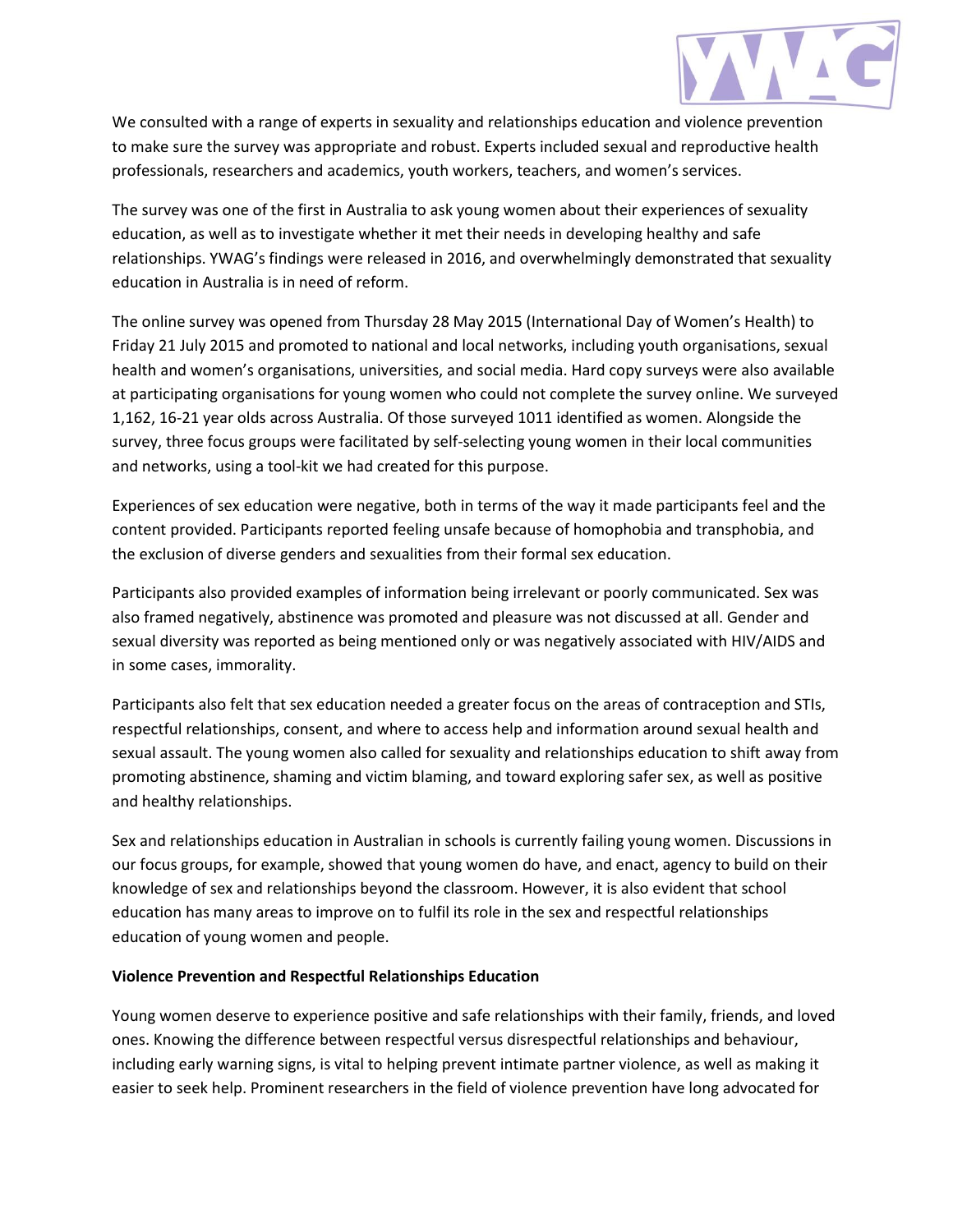

addressing sexual violence through prevention education.<sup>1</sup> Violence (and the absence of) is seen as intimately connected to the concept of sexual health,<sup>2</sup> and there is a clear link to integrate it with traditional sex education with relationships education. For instance, engaging young people in ideas of consent and decision making equips them with skills to maintain their sexual and reproductive health (e.g. promoting safe sex and use of condoms) as well as maintain respectful relationships to prevent gender-based violence.<sup>3</sup>

The results of our survey overwhelmingly found that young women were not getting the education they needed on respectful relationships. Less than half of respondents had been educated about relationships (40.4%). Only 37% of respondents agreed that sex education had made them feel confident in their understanding of relationships, with 48% disagreeing to some extent. One survey participant felt that she needed to be "Provide[d] education/ examples on a range of healthy relationships and subsequently discuss when and why one is unhealthy."

### **Recommendations**

YWAG proposes the following eight key components are embedded, in an age-appropriate way, within sexuality and respectful relationships education in Australian schools. Informed by the views of young women around Australia, these core components will work to empower young people to look after their sexual health and wellbeing, and build skills for developing positive and safe relationships:

- 1. Informed consent
- 2. Positive and Respectful Relationships
- 3. A healthy and informed approach to sex
- 4. Gender and sexual diversity
- 5. Relationships and technology
- 6. Bodies

 $\overline{\phantom{a}}$ 

- 7. Reproductive health
- 8. Sexual health

 $^1$  Carmody M. (2009) "Conceptualising the prevention of sexual assault and the role of education", ACCSSA Issues, No. 10, Melbourne, Australian Institute of Family Studies, Available at:

http://www.aifs.gov.au/acssa/pubs/issue/i10.html; Carmody, M., Evans, S., Krogh, C., Flood, M., Heenan, M. & Ovenden, G. (2009) Framing best practice: National Standards for the primary prevention of sexual assault through education, National Sexual Assault Prevention Education Project for NASASV, Australia, University of Western Sydney, Available at: http://www.nasasv.org.au/Standards.html.

 $^2$  Ollis, D. (2011) "A 'Respectful Relationships' Approach: Could it be the answer to preventing gender based violence?", Redress, vol. 20. no. 2, pp. 19-26, Available at: http://hdl.handle.net/10536/DRO/DU:30041106.

 $3$  Powell, A. (2010) Sex, Power and Consent: Youth culture and the unwritten rules, Port Melbourne, Cambridge University Press.